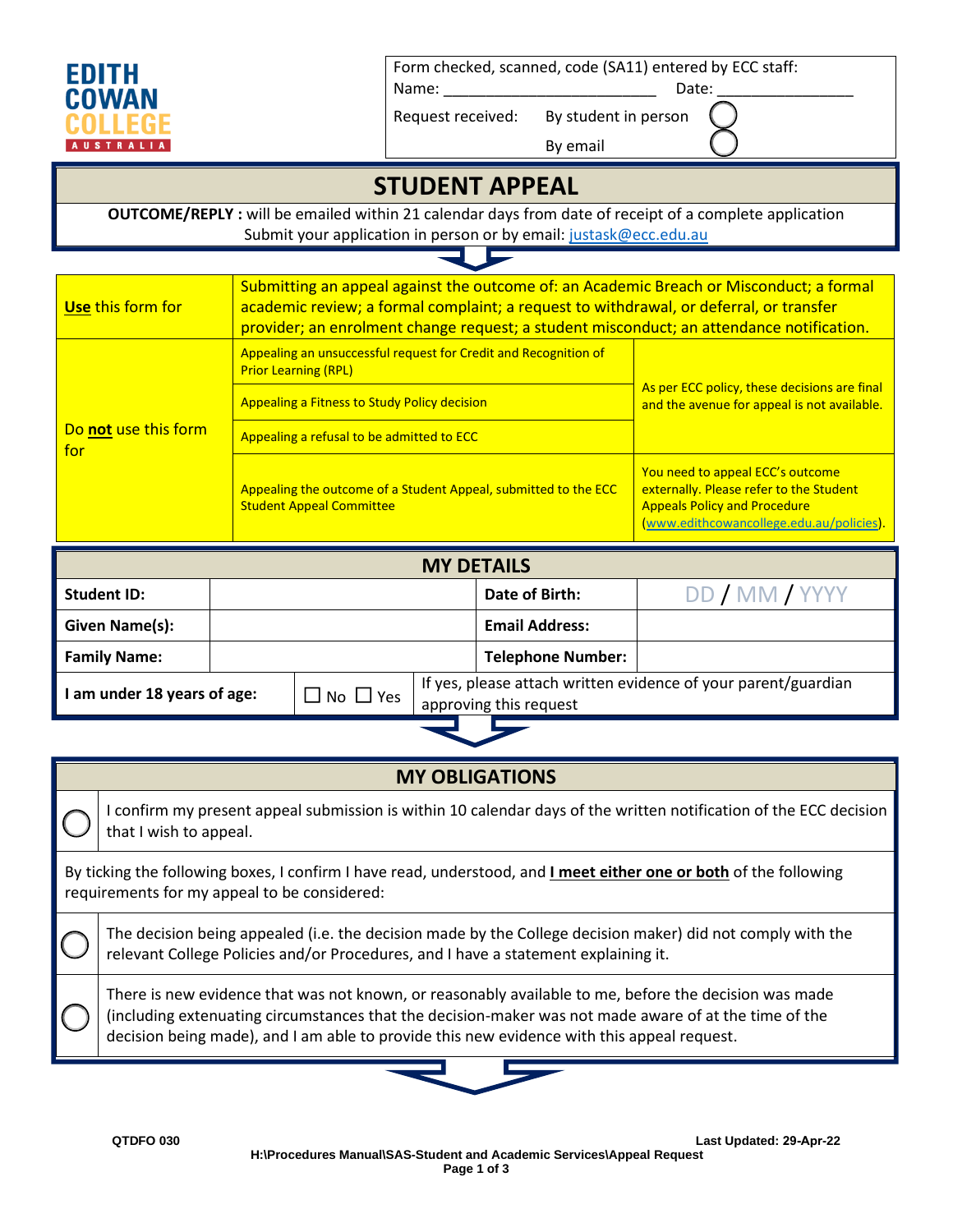

Description of the outcome, incident, decision by ECC I am appealing:



#### **MY APPEAL MY EVIDENCE and ATTACHMENTS**

I confirm **I meet either one or both** of the following requirements for my appeal to be considered:

 $\Box$  I attach NEW evidence that I did NOT present previously

 $\Box$  I attach my STATEMENT explaining why ECC did not comply with the relevant College Policies and/or Procedures

### **MY RESPONSIBILITIES (applies to international students only)**

By ticking these boxes I declare that I understand my responsibilities.

If my appeal impacts my current enrolment, I must continue to attend class until I have been notified of the outcome of this application and continue to meet my visa obligations and conditions. I have read this link referring to visa conditions and understand how it applies to my visa:

[www.homeaffairs.gov.au/trav/stud/more/visa-conditions/visa-conditions-students](http://www.homeaffairs.gov.au/trav/stud/more/visa-conditions/visa-conditions-students)

If my appeal results in a cancellation of my enrolment with ECC, it is my responsibility to update the Department of Home Affairs [\(www.homeaffairs.gov.au\)](http://www.homeaffairs.gov.au/) and check how long I can stay in Australia from my last day of study.

## **MY RESPONSIBILITIES (applies to international and local students)**

By ticking these boxes I declare that I understand my responsibilities.

If I have outstanding fees I understand I must clear all my debt (unpaid fees) as soon as this application is approved, otherwise ECC has the right to take legal action to recoup the debt owing.

I must meet my study obligations, continue to attend classes in my current course, and wait for a notification giving me instructions on the outcome of this application.

I have read the following policies [\(www.edithcowancollege.edu.au/policies\)](http://www.edithcowancollege.edu.au/policies):

- Enrolment Policy and Procedure
- Refunds Policy

Ξ

Ξ

Ξ

- FEE-HELP Review Procedure (students on FEE-HELP only)
- Student Appeals Policy and Procedure
- Tuition Fees and Charges Policy

| <b>IMPACT ON MY CURRENT ENROLMENT WITH ECC</b>                                                                  |  |  |  |  |
|-----------------------------------------------------------------------------------------------------------------|--|--|--|--|
| In the event of my appeal being successful, and my appeal affects my current enrolment with ECC, the date of my |  |  |  |  |
| original application will be considered, impacting my current enrolment as follows (select if applicable):      |  |  |  |  |
| (original application submitted BEFORE Friday of Week 4): I understand my current unit selection will be        |  |  |  |  |
| cancelled, and these units will NOT appear on my academic records.                                              |  |  |  |  |
| (original application submitted AFTER Friday of Week 4): I understand I am not entitled to a refund for the     |  |  |  |  |
| units I am currently registered in.                                                                             |  |  |  |  |
| (original application submitted AFTER Friday of Week 4 and BEFORE Friday of Week 10): I understand my           |  |  |  |  |
| current units will appear on my academic records with a grade of withdrawn, and they will NOT impact my         |  |  |  |  |
| academic status.                                                                                                |  |  |  |  |
| (original application submitted AFTER Friday of Week 10): I understand my current units will appear on my       |  |  |  |  |
| academic records with a grade of fail, and they will impact my academic status.                                 |  |  |  |  |
|                                                                                                                 |  |  |  |  |